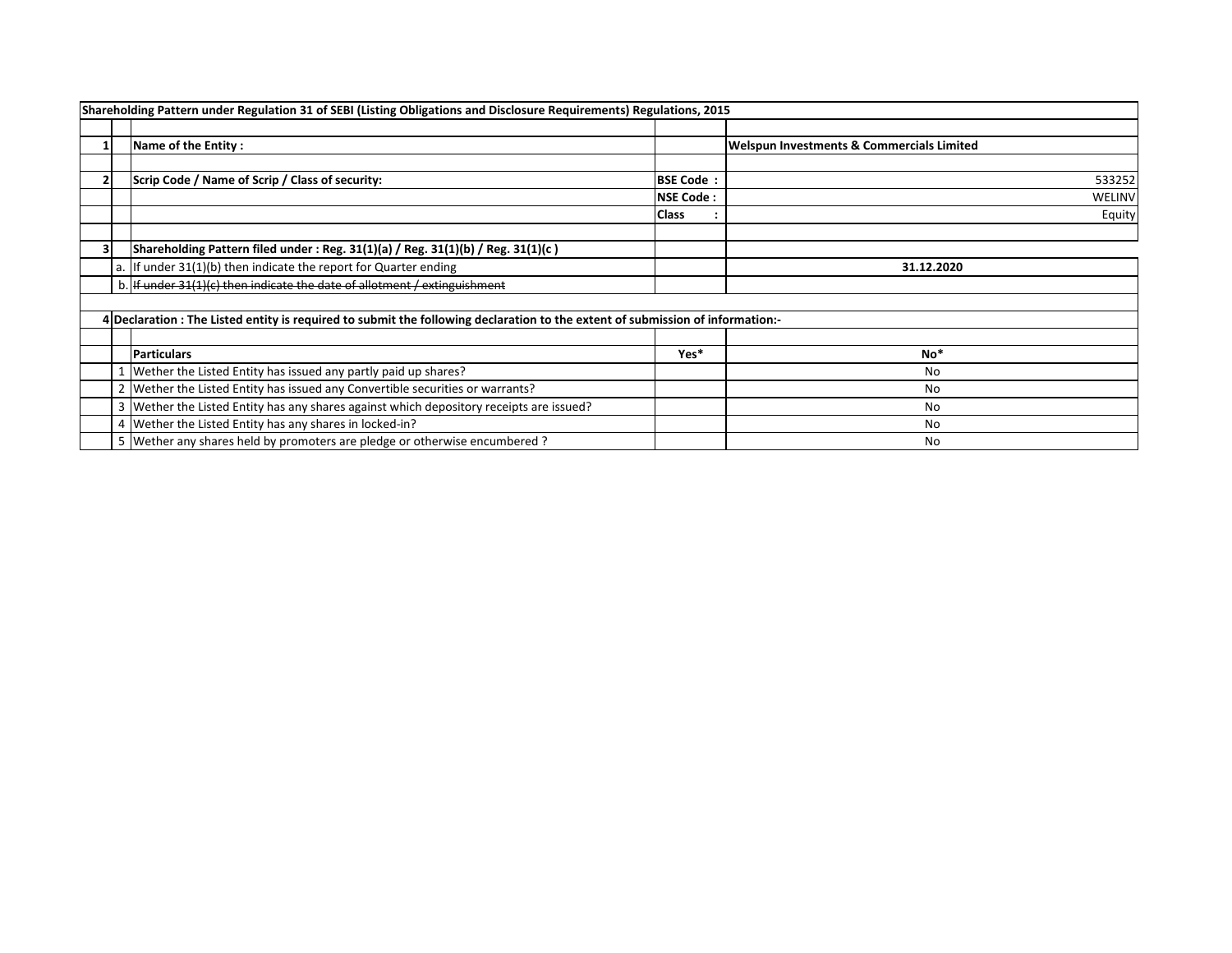|                 | Table I- Summary Statement holding of specified securities |                              |                                                              |                                                           |                                                      |                              |                                                                                                          |                                                                  |                                                         |             |                                                           |                                                                                                     |                                       |                        |                                                                   |                                                                    |             |            |  |
|-----------------|------------------------------------------------------------|------------------------------|--------------------------------------------------------------|-----------------------------------------------------------|------------------------------------------------------|------------------------------|----------------------------------------------------------------------------------------------------------|------------------------------------------------------------------|---------------------------------------------------------|-------------|-----------------------------------------------------------|-----------------------------------------------------------------------------------------------------|---------------------------------------|------------------------|-------------------------------------------------------------------|--------------------------------------------------------------------|-------------|------------|--|
| Category<br>(i) | Category of<br>Shareholder<br>(ii)                         | <b>Shareholders</b><br>(iii) | Number of No. of fully paid up equity<br>shares held<br>(iv) | No of partly paid up equity shares held<br>$(\mathbf{v})$ | No of Shares<br>underlying<br>Depository<br>Receipts | Total nos. of<br>Shares held | Shareholding as a<br>% of total no, of<br>$(vii)=(iv)+(v)+(vi)$ shares (calculated<br>as per SCRR, 1957) | Number of Voting Rights held in each class of securities<br>(ix) |                                                         |             | No. of Shares<br>Underlying<br>Outstanding<br>convertible | Shareholding as a % Number of Locked-in<br>assuming full<br>conversion of<br>convertible securities |                                       | <b>Shares</b><br>(xii) | Number of Shares<br>pledged or otherwise<br>encumbered (xiii)     | Number of equity shares<br>held in dematerialized<br>form<br>(xiv) |             |            |  |
|                 |                                                            |                              |                                                              |                                                           | (vi)                                                 |                              | (viii)<br>As a % of<br>$(A+B+C2)$                                                                        |                                                                  | No of Voting Rights<br>Total as a 9<br>-ol<br>$(A+B+C)$ |             |                                                           |                                                                                                     | securities<br>(including<br>warrants) |                        | (as a percentage of<br>diluted share capital)<br>$(xi)=(vii)+(x)$ | No.<br>(a)                                                         |             | No.<br>(a) |  |
|                 |                                                            |                              |                                                              |                                                           |                                                      |                              |                                                                                                          |                                                                  |                                                         |             |                                                           | (x)                                                                                                 | As a % of $(A+B+C2)$                  |                        | As a % of<br>total shares<br>held                                 | As a % of<br>total shares<br>held                                  |             |            |  |
|                 |                                                            |                              |                                                              |                                                           |                                                      |                              |                                                                                                          | Class : Equity                                                   | Class: NA                                               | Total       |                                                           |                                                                                                     |                                       |                        |                                                                   | (b)                                                                |             |            |  |
| (A)             | Promoter &                                                 |                              |                                                              |                                                           |                                                      |                              |                                                                                                          |                                                                  |                                                         |             |                                                           |                                                                                                     |                                       |                        |                                                                   |                                                                    |             |            |  |
|                 | <b>Promoter Group</b>                                      |                              | 27, 25, 574                                                  |                                                           | $\sim$<br>$\overline{\phantom{a}}$                   | 27, 25, 574                  | 74.58                                                                                                    | 27, 25, 574                                                      | $\sim$                                                  | 27, 25, 574 | 74.58                                                     | $\sim$                                                                                              | 74.58                                 |                        | $\sim$                                                            | . .                                                                | 27, 25, 574 |            |  |
|                 | Public                                                     | 15.271                       | 9,28,902                                                     |                                                           | $\sim$<br>$\sim$                                     | 9.28.902                     | 25.42                                                                                                    | 9.28.902                                                         |                                                         | 9,28,902    | 25.42                                                     | $\sim$                                                                                              | 25.42                                 |                        | $\sim$                                                            | <b>NA</b>                                                          | 9,03,934    |            |  |
|                 | Non-Promoter-<br>Non Public                                | $\sim$                       |                                                              |                                                           | $\sim$<br>$\sim$                                     | $\sim$                       | $\sim$                                                                                                   |                                                                  |                                                         | $\sim$      | . .                                                       | $\sim$                                                                                              |                                       |                        | $\sim$                                                            | <b>NA</b>                                                          |             |            |  |
|                 | (C 1) Shares underlying<br><b>DRs</b>                      | $\sim$                       |                                                              |                                                           | $\sim$                                               |                              | NA                                                                                                       |                                                                  | $\sim$                                                  |             | . .                                                       |                                                                                                     | <b>NA</b>                             |                        | $\sim$                                                            | NA                                                                 |             |            |  |
|                 | $(C2)$ Shares held by<br><b>Employee Trusts</b>            | . .                          |                                                              |                                                           | $\sim$                                               |                              | $\overline{\phantom{a}}$                                                                                 |                                                                  |                                                         |             |                                                           | $\sim$                                                                                              |                                       |                        | $\sim$                                                            | <b>NA</b>                                                          |             |            |  |
|                 | Total                                                      | 15,277                       | 36.54.476                                                    |                                                           | $\sim$<br>$\sim$                                     | 36,54,476                    | 100.00                                                                                                   | 36.54.476                                                        |                                                         | 36.54.476   | 100.00                                                    | $\sim$                                                                                              | 100.00                                |                        | $\overline{\phantom{a}}$                                          |                                                                    | 36.29.508   |            |  |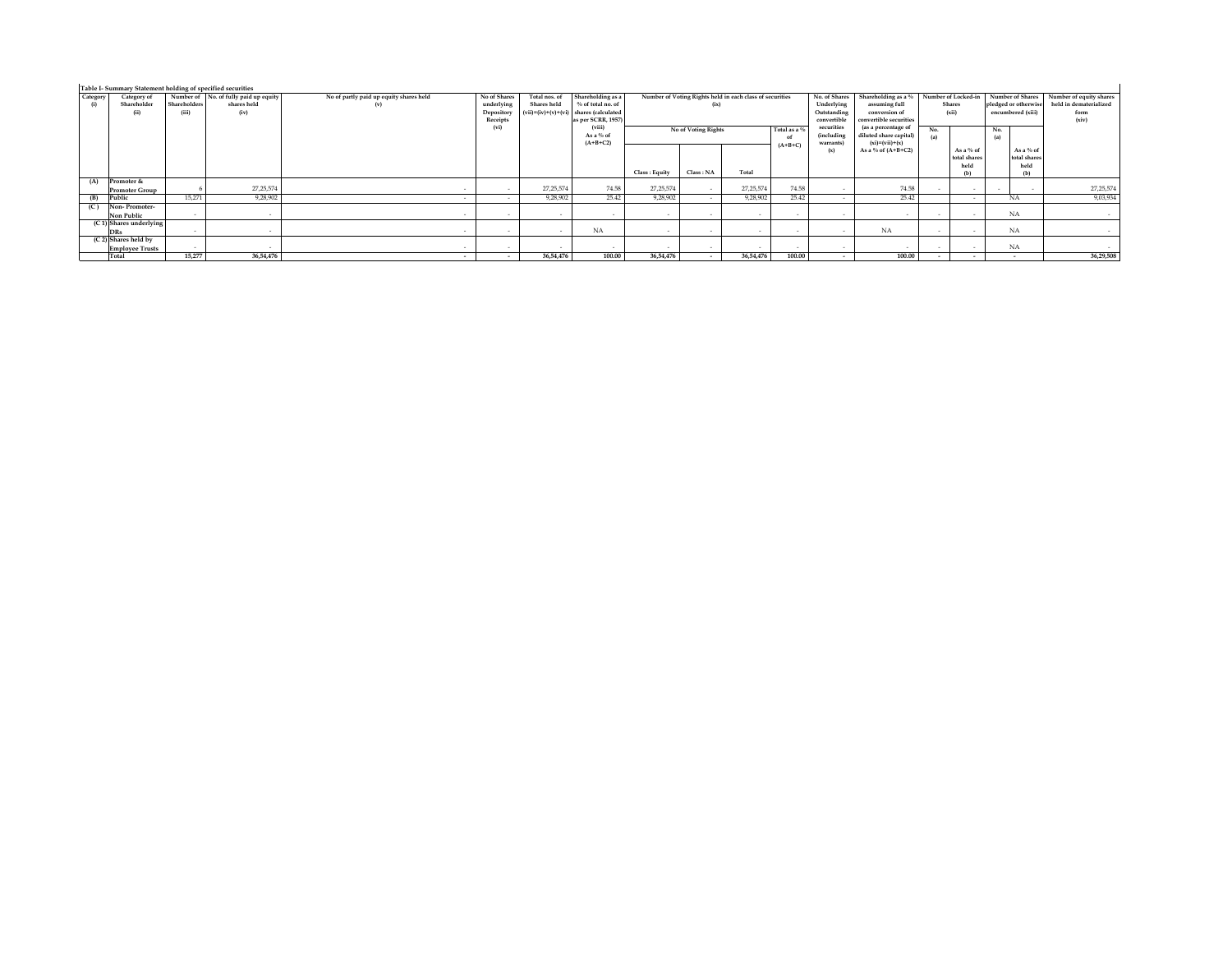| Category<br>(i) | Category of<br>Shareholder<br>(ii)                                                  | <b>PAN Number</b> | Number of<br>Shareholders<br>(iii) | No of Fully paid                 | No of partly                         | No of Shares                                 |                                                       | Shareholding as a %<br>of total no, of shares      | Number of Voting Rights held in each class of securities<br>(ix) |            |           |                          | No. of Shares<br>Underlying<br>Outstanding     | Shareholding as a %<br>assuming full<br>conversion of                   | Number of Locked-in Shares<br>(xii) |                                | Number of Shares pledged or<br>otherwise encumbered (xiii) |                                | Number of equity                                  |
|-----------------|-------------------------------------------------------------------------------------|-------------------|------------------------------------|----------------------------------|--------------------------------------|----------------------------------------------|-------------------------------------------------------|----------------------------------------------------|------------------------------------------------------------------|------------|-----------|--------------------------|------------------------------------------------|-------------------------------------------------------------------------|-------------------------------------|--------------------------------|------------------------------------------------------------|--------------------------------|---------------------------------------------------|
|                 |                                                                                     |                   |                                    | up equity shares<br>held<br>(iv) | paid up equity<br>shares held<br>(v) | underlying<br>Depository<br>Receipts<br>(vi) | Total nos, of<br>Shares held<br>$(vii)=(iv)+(v)+(vi)$ | (calculated as per<br><b>SCRR, 1957)</b><br>(viii) | No of Voting Rights                                              |            |           | Total as a % of          | convertible<br>securities<br><i>(including</i> | convertible securities<br>(as a percentage of<br>diluted share capital) | No.                                 | As a % of total<br>shares held | No.                                                        | As a % of total<br>shares held | shares held in<br>dematerialized<br>form<br>(xiv) |
|                 |                                                                                     |                   |                                    |                                  |                                      |                                              |                                                       | As a % of $(A+B+C2)$                               | Class: Equity                                                    | Class eg:y | Total     | $(A+B+C)$                | warrants)<br>(x)                               | $(xi)=(vii)+(x)$<br>As a % of $(A+B+C2)$                                | (a)                                 | (b)                            | (a)                                                        | (b)                            |                                                   |
|                 | (1)                                                                                 | (II)              | (III)                              | (IV)                             | (V)                                  | (VI)                                         |                                                       |                                                    |                                                                  |            |           |                          |                                                |                                                                         |                                     |                                |                                                            |                                |                                                   |
|                 | Indian                                                                              |                   |                                    |                                  |                                      |                                              |                                                       |                                                    |                                                                  |            |           |                          |                                                |                                                                         |                                     |                                |                                                            |                                |                                                   |
| (a)             | Individuals/Hindu undivided<br>Family                                               |                   |                                    | 27, 25, 574                      |                                      |                                              | 27, 25, 574                                           | 74.58                                              | 27.25.574                                                        |            | 27.25.574 | 74.58                    |                                                | 74.58                                                                   |                                     |                                |                                                            |                                | 27, 25, 574                                       |
|                 | (i) Balkrishan Gopiram Goenka                                                       | AAATW3935E        |                                    | 26,80,608                        |                                      |                                              | 26,80,608                                             | 73.35                                              | 26,80,608                                                        |            | 26,80,608 | 73.35                    |                                                | 73.35                                                                   |                                     |                                |                                                            |                                | 26,80,608                                         |
|                 | (ii) Dipali Balkrishan Goenka                                                       | AEOPG4886L        |                                    | 32,728                           |                                      |                                              | 32,728                                                | 0.90                                               | 32.728                                                           |            | 32,728    | 0.90                     |                                                | 0.90                                                                    | $\sim$                              | $\sim$                         | $\sim$                                                     | $\overline{\phantom{a}}$       | 32,728                                            |
|                 | (iii) Radhika Balkrishan Goenka                                                     | ANEPG0498F        |                                    | 9,130                            |                                      |                                              | 9,130                                                 | 0.25                                               | 9,130                                                            |            | 9,130     | 0.25                     |                                                | 0.25                                                                    | $\sim$                              | $\sim$                         | $\sim$                                                     | $\sim$                         | 9,130                                             |
|                 | (iv) Balkrishan Gopiram Goenka                                                      | AEOPG4891D        |                                    | 2.229                            |                                      |                                              | 2.229                                                 | 0.06                                               | 2.229                                                            |            | 2.229     | 0.06                     |                                                | 0.06                                                                    | $\sim$                              | $\sim$                         | $\sim$                                                     | $\sim$                         | 2.229                                             |
|                 | (v) Balkrishan Goenka (HUF)                                                         | AACHB9482P        |                                    | 878                              |                                      |                                              | 878                                                   | 0.02                                               | 878                                                              |            | 878       | 0.02                     |                                                | 0.02                                                                    | $\sim$                              | $\sim$                         | $\sim$                                                     | $\sim$                         | 878                                               |
|                 | (vi) Rajesh R. Mandawewala                                                          | AACPM2601D        |                                    |                                  | $\sim$                               | $\sim$                                       |                                                       | 0.00                                               |                                                                  |            |           | 0.00                     | $\sim$                                         | 0.00                                                                    | $\sim$                              | $\sim$                         | $\sim$                                                     | $\sim$                         |                                                   |
| (b)             | Central Government / State<br>Government (s)                                        |                   | $\sim$                             |                                  | $\sim$                               | $\sim$                                       | $\sim$                                                |                                                    | $\sim$                                                           |            | $\sim$    | $\overline{\phantom{a}}$ | $\sim$                                         | $\sim$                                                                  | $\sim$                              | $\sim$                         | $\sim$                                                     | $\sim$                         |                                                   |
| (c)             | Financial Institutions/Banks                                                        |                   | $\sim$                             | $\sim$                           | $\sim$                               | $\sim$                                       | $\sim$                                                |                                                    | $\overline{\phantom{a}}$                                         |            | $\sim$    | $\sim$                   | $\sim$                                         | $\sim$                                                                  | $\sim$                              | $\sim$                         | $\sim$                                                     | $\sim$                         |                                                   |
| (d)             | Any Other (specify)                                                                 |                   |                                    | $\sim$                           |                                      |                                              | $\overline{\phantom{a}}$                              | $\sim$                                             | $\sim$                                                           |            | $\sim$    | $\overline{\phantom{a}}$ | $\sim$                                         | $\sim$                                                                  | $\sim$                              | $\sim$                         | $\sim$                                                     | $\sim$                         |                                                   |
|                 | <b>Bodies Corporate</b>                                                             |                   |                                    | $\sim$                           |                                      |                                              |                                                       |                                                    | $\sim$                                                           |            | $\sim$    | $\overline{\phantom{a}}$ |                                                | $\sim$                                                                  | $\sim$                              | $\sim$                         | $\sim$                                                     |                                |                                                   |
|                 |                                                                                     |                   |                                    |                                  | $\sim$                               | $\sim$                                       |                                                       |                                                    |                                                                  |            | $\sim$    | $\overline{\phantom{a}}$ | $\sim$                                         | . .                                                                     | $\sim$                              |                                | $\sim$                                                     |                                |                                                   |
|                 | Sub-Total (A)(1)                                                                    |                   |                                    | 27, 25, 574                      | $\sim$                               |                                              | 27.25.574                                             | 74.58                                              | 27.25.574                                                        |            | 27.25.574 | 74.58                    | $\sim$                                         | 74.58                                                                   |                                     |                                |                                                            |                                | 27, 25, 574                                       |
| 2               | Foreign                                                                             |                   |                                    |                                  |                                      |                                              |                                                       |                                                    |                                                                  |            |           |                          |                                                |                                                                         |                                     |                                |                                                            |                                |                                                   |
|                 | Sub-Total (A)(2)                                                                    |                   | <b>.</b>                           |                                  | $\sim$                               | $\overline{\phantom{a}}$                     | $\sim$                                                |                                                    | ۰                                                                |            | $\sim$    | ٠                        | $\sim$                                         |                                                                         |                                     |                                |                                                            |                                |                                                   |
|                 | <b>Total Shareholding of Promoter</b><br>and Promoter Group (A)=<br>$(A)(1)+(A)(2)$ |                   |                                    | 27, 25, 574                      | $\sim$                               | <b>COLLEGE</b>                               | 27.25.574                                             | 74.58                                              | 27.25.574                                                        | $\sim$     | 27.25.574 | 74.58                    | $\sim$                                         | 74.58                                                                   | 0.00                                | $0.00 -$                       | 0.00                                                       | 0.00                           | 27.25.574                                         |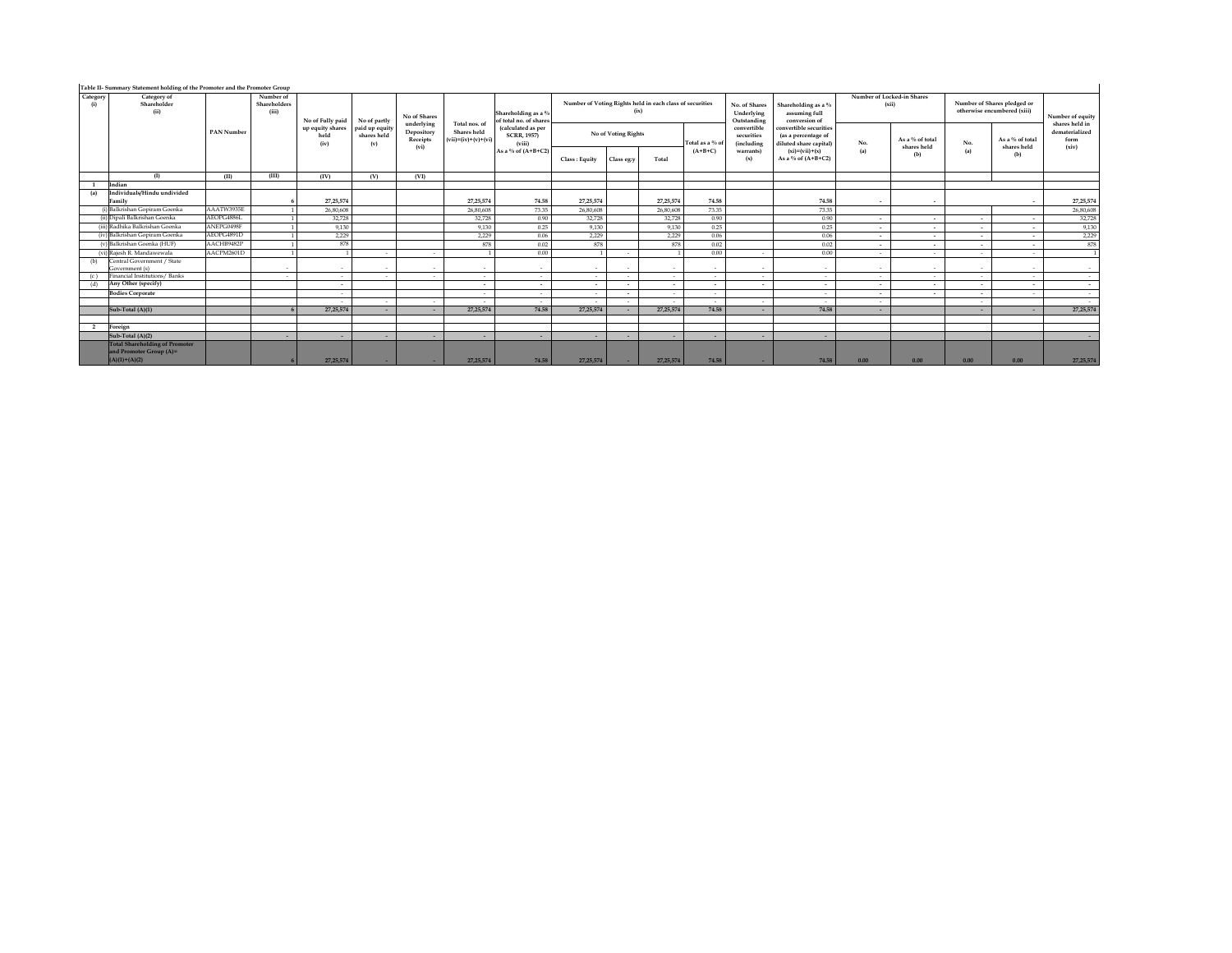|                          | Table III- Summary Statement holding of Public Shareholder                         |            |                       |                                        |                                     |                             |                                                                                                                                                                                     |                                                    |                           |                     |                                                                  |              |                                                               |                                                                                       |                                     |                                |                                                               |                                    |
|--------------------------|------------------------------------------------------------------------------------|------------|-----------------------|----------------------------------------|-------------------------------------|-----------------------------|-------------------------------------------------------------------------------------------------------------------------------------------------------------------------------------|----------------------------------------------------|---------------------------|---------------------|------------------------------------------------------------------|--------------|---------------------------------------------------------------|---------------------------------------------------------------------------------------|-------------------------------------|--------------------------------|---------------------------------------------------------------|------------------------------------|
|                          |                                                                                    |            | Number of             |                                        | No of partly                        | No of<br>Shares             |                                                                                                                                                                                     | Shareholding as a % of<br>total no, of shares      |                           |                     | Number of Voting Rights held in each class of securities<br>f(x) |              | No. of Shares<br>Underlying                                   | Shareholding as a $\%$<br>assuming full conversion of<br>convertible securities (as a | Number of Locked-in Shares<br>(xii) |                                | Number of Shares pledged<br>or otherwise encumbered<br>(xiii) | Number of equity<br>shares held in |
| Category<br>(i)          | Category of<br>Shareholder<br>(ii)                                                 | PAN Number | Shareholders<br>(iii) | No of Fully paid up equity shares held | paid up<br>quity shares<br>held (v) | Depository<br>Receipts (vi) | Total nos, of Shares<br>$\begin{tabular}{c} underlying \end{tabular} \begin{tabular}{ l l } \hline \textbf{underlying} & \textbf{field (vii)=}(iv)+(v)+(vi)\\ \hline \end{tabular}$ | (calculated as per<br><b>SCRR, 1957)</b><br>(viii) |                           | No of Voting Rights |                                                                  | Total as a 9 | Outstanding<br>convertible securities<br>(including warrants) | percentage of diluted share<br>capital)                                               | No.                                 | As a % of total<br>shares held | As a % of<br>total shares<br>No.                              | dematerialized<br>form             |
|                          |                                                                                    |            |                       |                                        |                                     |                             |                                                                                                                                                                                     | As a % of $(A+B+C2)$                               | Class : Equity Class eg:y |                     | Total                                                            | of $(A+B+C)$ | (x)                                                           | $(xi)=(vii)+(x)$<br>As a % of $(A+B+C2)$                                              | (a) LOCKED                          | (b)                            | (a)<br>held<br>(b)                                            | (xiv)                              |
|                          | (1)                                                                                | (II)       | (III)                 | (IV)                                   | (V)                                 | (VI)                        |                                                                                                                                                                                     |                                                    |                           |                     |                                                                  |              |                                                               |                                                                                       |                                     |                                |                                                               |                                    |
| <sup>1</sup>             | Institutions                                                                       |            |                       |                                        |                                     |                             |                                                                                                                                                                                     |                                                    |                           |                     |                                                                  |              |                                                               |                                                                                       |                                     |                                |                                                               |                                    |
| (a)                      | Mutual Funds                                                                       |            |                       | 221                                    |                                     |                             | 221                                                                                                                                                                                 | 0.01                                               | 221                       |                     | 221                                                              | 0.01         |                                                               | 0.01                                                                                  |                                     | $\sim$                         | NA                                                            |                                    |
| (b)                      | Venture Capital Funds                                                              |            |                       | $\sim$                                 |                                     |                             | $\sim$                                                                                                                                                                              |                                                    | $\sim$                    |                     |                                                                  |              |                                                               | $\sim$                                                                                |                                     | $\sim$                         | NA                                                            |                                    |
| (c)                      | Alternate Investment Funds                                                         |            |                       | $\sim$                                 |                                     |                             |                                                                                                                                                                                     |                                                    | $\sim$                    |                     |                                                                  |              |                                                               | $\sim$                                                                                |                                     | $\sim$                         | NA                                                            | $\sim$                             |
| (d)                      | Foreign Venture Capital Investors                                                  |            |                       | $\sim$                                 |                                     |                             | $\sim$                                                                                                                                                                              |                                                    | $\sim$                    |                     |                                                                  |              |                                                               | $\sim$                                                                                |                                     | $\sim$                         | NA                                                            | $\sim$                             |
|                          | (e) Foreign Portfolio Investors                                                    |            |                       |                                        |                                     |                             | $\sim$                                                                                                                                                                              | $\sim$                                             |                           |                     | . .                                                              |              |                                                               |                                                                                       |                                     | $\sim$                         | NA.                                                           |                                    |
| (f)                      | Financial Institutions/Banks                                                       |            |                       | 20                                     |                                     | $\sim$                      | - 20                                                                                                                                                                                | 0.00                                               | 20                        | $\sim$              | 20                                                               | 0.00         | $\sim$                                                        | 0.00                                                                                  | $\sim$                              | $\sim$                         | NA.                                                           | 10                                 |
| $\left( \varrho \right)$ | <b>Insurance Companies</b>                                                         |            | -1.                   | 1.557                                  |                                     | $\sim$                      | 1.557                                                                                                                                                                               | 0.04                                               | 1.557                     |                     | 1.557                                                            | 0.04         | $\sim$                                                        | 0.04                                                                                  | $\sim$                              | $\sim$                         | NA.                                                           | 1,557                              |
| (h)                      | Provident Funds / Pension Funds                                                    |            |                       | $\sim$                                 |                                     |                             |                                                                                                                                                                                     |                                                    | $\sim$                    |                     |                                                                  |              |                                                               | $\sim$                                                                                |                                     | $\sim$                         | <b>NA</b>                                                     | $\sim$                             |
| (i)                      | Any Other (specify)                                                                |            |                       |                                        |                                     |                             | $\sim$                                                                                                                                                                              | $\sim$                                             | $\sim$                    |                     | $\sim$                                                           | $\sim$       |                                                               | $\sim$                                                                                | $\sim$                              | $\sim$                         | NA                                                            | $\sim$                             |
|                          | Sub-Total (B)(1)                                                                   |            |                       | 1,798                                  |                                     |                             | 1.798                                                                                                                                                                               | 0.05                                               | 1,798                     |                     | 1,798                                                            | 0.05         |                                                               | 0.05                                                                                  |                                     | -                              |                                                               | 1,571                              |
|                          | i. Individual shareholders holding nominal share capital up to Rs.<br>2 lakhs.     |            | 14,576                | 2,62,483                               |                                     |                             | 2.62.483                                                                                                                                                                            | 7.18                                               | 2.62.483                  |                     | 2,62,483                                                         | 7.18         |                                                               | 7.18                                                                                  |                                     |                                | NA                                                            | 2,38,979                           |
|                          | ii. Individual shareholders holding nominal share capital in excess<br>Rs. 2 lakhs |            |                       | 5,45,127                               |                                     |                             | 5.45.127                                                                                                                                                                            | 14.92                                              | 5.45.127                  |                     | 5,45,127                                                         | 14.92        |                                                               | 14.92                                                                                 |                                     |                                | NA                                                            | 5,45,127                           |
|                          | Anui Premkumar Agarwal                                                             | AABPA7439E |                       | 1.31.432                               |                                     |                             | 1.31.432                                                                                                                                                                            | 3.60                                               | 1.31.432                  |                     | 1.31.432                                                         | 3.60         |                                                               | 3.60                                                                                  |                                     |                                |                                                               | 1,31,432                           |
|                          | Gopi Kishan Malani                                                                 | AAPPM3322C | $\mathbf{1}$          | 62,244                                 |                                     |                             | 62,244                                                                                                                                                                              | 1.70                                               | 62,244                    |                     | 62,244                                                           | 1.70         |                                                               | 1.70                                                                                  |                                     |                                | NA                                                            | 62,244                             |
|                          | Meenadevi Surendrakumar Agarwal                                                    | AABPA0543R |                       | 48.477                                 |                                     |                             | 48.477                                                                                                                                                                              | 1.33                                               | 48,477                    |                     | 48,477                                                           | 1.33         |                                                               | 1.33                                                                                  |                                     |                                | NA                                                            | 48,477                             |
|                          | Mukesh Raghunathmal Chandan                                                        | AECPC6740D |                       | 52,135                                 |                                     |                             | 52,135                                                                                                                                                                              | 1.43                                               | 52,135                    |                     | 52,135                                                           | 1.43         |                                                               | 1.43                                                                                  | $\sim$                              | $\sim$                         | NA                                                            | 52,135                             |
|                          | Satva Narvan Dhoot                                                                 | AANPD4945L |                       | 96,557                                 |                                     |                             | 96,557                                                                                                                                                                              | 2.64                                               | 96,557                    |                     | 70,389                                                           |              |                                                               |                                                                                       |                                     |                                |                                                               | 96,557                             |
|                          | Raghay V Karol                                                                     | ANLPK02281 |                       | 63,757                                 |                                     |                             | 63,757                                                                                                                                                                              | 1.74                                               | 63,757                    |                     | 63,757                                                           | 1.74         |                                                               | 1.74                                                                                  |                                     |                                | <b>NA</b>                                                     | 63,757                             |
|                          |                                                                                    |            |                       |                                        |                                     |                             | $\sim$                                                                                                                                                                              | $\sim$                                             | $\sim$                    |                     | $\sim$                                                           | $\sim$       |                                                               | $\sim$                                                                                |                                     |                                | NA.                                                           | $\sim$                             |
| (b)                      | NBFCs registered with RBI                                                          |            |                       | 4.657                                  |                                     |                             | 4.657                                                                                                                                                                               | 0.13                                               | 4,657                     |                     | 4.657                                                            | 0.13         |                                                               | 0.13                                                                                  |                                     | $\sim$                         | NA                                                            | 4,657                              |
| (c)                      | <b>Employee Trusts</b>                                                             |            |                       | $\sim$                                 |                                     |                             |                                                                                                                                                                                     |                                                    |                           |                     |                                                                  |              |                                                               | $\sim$                                                                                |                                     |                                | NA                                                            | $\sim$                             |
| (d)                      | Overseas Depositories<br>(holding DRs) (balancing figure)                          |            |                       | $\sim$                                 |                                     |                             |                                                                                                                                                                                     |                                                    |                           |                     |                                                                  |              |                                                               | $\overline{\phantom{a}}$                                                              |                                     |                                | NA                                                            | $\sim$                             |
| (e)                      | Any Other (specify)                                                                |            | 677                   | 1.14.837                               | $\sim$                              | $\sim$                      | 1,14,837                                                                                                                                                                            | 3.14                                               | 1,14,837                  |                     | 1,14,837                                                         | 3.14         | $\overline{\phantom{a}}$                                      | 3.14                                                                                  | $\sim$                              | $\sim$                         | $\sim$                                                        | 1,13,600                           |
|                          | Hindu Undivided Family                                                             |            | 157                   | 29,844                                 |                                     |                             | 29,844                                                                                                                                                                              | 0.82                                               | 29.844                    |                     | 29,844                                                           | 0.82         |                                                               | 0.82                                                                                  |                                     | $\sim$                         | NA                                                            | 29,844                             |
|                          | Non Resident Indians (Non Repat)                                                   |            | 70                    | 2.668                                  |                                     |                             | 2.668                                                                                                                                                                               | 0.07                                               | 2.668                     |                     | 2,668                                                            | 0.07         |                                                               | 0.07                                                                                  |                                     | $\sim$                         | NA                                                            | 2,668                              |
|                          | Non Resident Indians (Repat)                                                       |            | 296                   | 5.436                                  |                                     | $\sim$                      | 5.436                                                                                                                                                                               | 0.15                                               | 5.436                     |                     | 5.436                                                            | 0.15         |                                                               | 0.15                                                                                  |                                     | $\sim$                         | NA                                                            | 4,535                              |
|                          | <b>Unclaimed Shares</b>                                                            |            |                       | 4.510                                  |                                     |                             | 4.510                                                                                                                                                                               | 0.12                                               | 4.510                     |                     | 4.510                                                            | 0.12         |                                                               | 0.12                                                                                  |                                     | $\sim$                         | NA.                                                           | 4,510                              |
|                          | <b>Clearing Members</b>                                                            |            | 39                    | 3.198                                  |                                     | $\sim$                      | 3.198                                                                                                                                                                               | 0.09                                               | 3.198                     |                     | 3.198                                                            | 0.09         | $\sim$                                                        | 0.09                                                                                  |                                     | $\sim$                         | NA.                                                           | 3,198                              |
|                          | <b>Bodies Corporate</b>                                                            |            | 114                   | 69.181                                 |                                     | $\sim$                      | 69,181                                                                                                                                                                              | 1.89                                               | 69,181                    |                     | 69.181                                                           | 1.89         | $\sim$                                                        | 1.89                                                                                  |                                     | $\sim$                         | NA                                                            | 68,845                             |
|                          | Sub-Total (B)(3)                                                                   |            | 15.264                | 9.27.104                               |                                     |                             | 9.27.104                                                                                                                                                                            | 25.37                                              | 9,27,104                  |                     | 9,27,104                                                         | 25.37        |                                                               | 25.37                                                                                 |                                     | $\overline{a}$                 | NA.                                                           | 9,02,363                           |
|                          | Total Public Shareholding (B)= $(B)(1)+(B)(2)+(B)(3)$                              |            | 15.271                | 9.28.902                               |                                     |                             | 9.28.902                                                                                                                                                                            | 25.42                                              | 9.28.902                  |                     | 9.28.902                                                         | 25.42        |                                                               | 25.42                                                                                 |                                     |                                | <b>NA</b>                                                     | 9,03,934                           |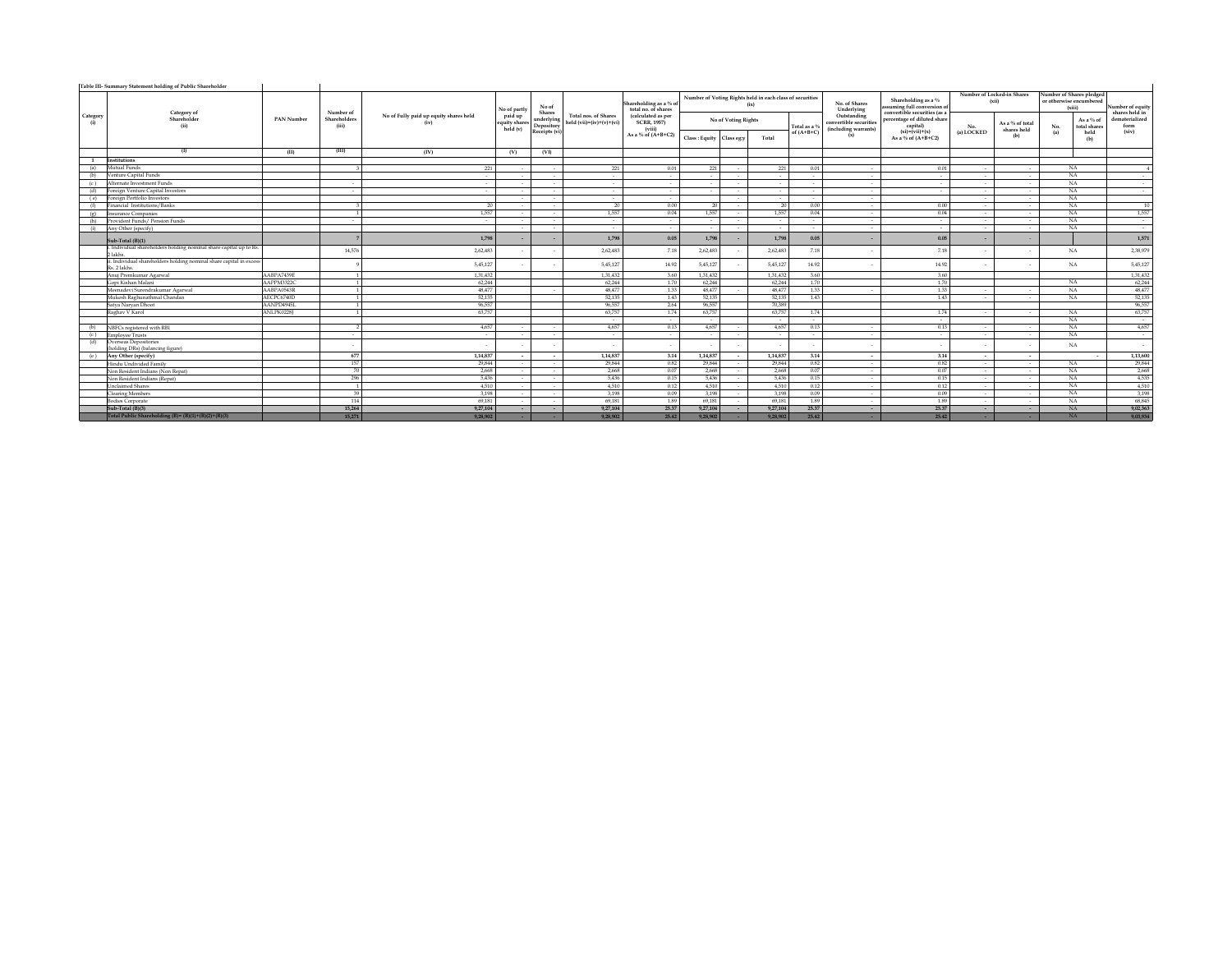| Table IV- Summary Statement holding of Non Promter Non Public Shareholding |                                                                                       |                   |                                    |                                                   |                                                      |                                                              |                                                       |                                                                                                                              |                                                                                            |        |                |                                                                                               |                                                                                                                                  |                                                      |            |                                                                                     |                                                                 |       |
|----------------------------------------------------------------------------|---------------------------------------------------------------------------------------|-------------------|------------------------------------|---------------------------------------------------|------------------------------------------------------|--------------------------------------------------------------|-------------------------------------------------------|------------------------------------------------------------------------------------------------------------------------------|--------------------------------------------------------------------------------------------|--------|----------------|-----------------------------------------------------------------------------------------------|----------------------------------------------------------------------------------------------------------------------------------|------------------------------------------------------|------------|-------------------------------------------------------------------------------------|-----------------------------------------------------------------|-------|
| Category<br>(i)                                                            | Category of<br>Shareholder (ii)                                                       | <b>PAN Number</b> | Number of<br>Shareholders<br>(iii) | No of Fully paid up<br>equity shares held<br>(iv) | No of partly<br>paid up equity<br>shares held<br>(v) | No of Shares<br>underlying<br>Depository<br>Receipts<br>(vi) | Total nos. of<br>Shares held<br>$(vii)=(iv)+(v)+(vi)$ | Shareholding as<br>a % of total no.<br>of shares<br>(calculated as<br>per SCRR, 1957)<br>(viii)<br>As a $%$ of<br>$(A+B+C2)$ | Number of Voting Rights held in each class of<br>securities<br>(ix)<br>No of Voting Rights |        |                | No. of Shares<br>Underlying<br>Outstanding<br>convertible<br>securities<br><i>(including)</i> | Shareholding as a %<br>assuming full<br>conversion of<br>convertible securities<br>(as a percentage of<br>diluted share capital) | Number of Locked-<br>in Shares<br>(xii)<br>As a % of |            | <b>Number of Shares</b><br>pledged or<br>otherwise<br>encumbered (xiii)<br>As a $%$ | Number of<br>equity shares<br>held in<br>dematerialized<br>form |       |
|                                                                            |                                                                                       |                   |                                    |                                                   |                                                      |                                                              |                                                       |                                                                                                                              | Class: Equity Class eg:y                                                                   |        | Total          | Total as a %<br>of $(A+B+C)$                                                                  | warrants)<br>(x)                                                                                                                 | $(xi)=(vii)+(x)$<br>As a % of $(A+B+C2)$             | No.<br>(a) | total<br>shares<br>held<br>(b)                                                      | of total<br>No.<br>shares<br>(a)<br>held<br>(b)                 | (xiv) |
|                                                                            | Custodian/DR Holder                                                                   |                   |                                    | $\overline{\phantom{a}}$                          | $\sim$                                               | $\overline{\phantom{a}}$                                     | $\overline{\phantom{a}}$                              | $\sim$                                                                                                                       | $\sim$                                                                                     | $\sim$ | $\sim$         | $\overline{a}$                                                                                | . .                                                                                                                              | $\sim$                                               |            | $\sim$                                                                              | NA                                                              |       |
|                                                                            | <b>Employee Benefit Trust</b><br>(under SEBI (Share based<br><b>Employee Benefit)</b> |                   | $\overline{a}$                     | $\overline{\phantom{a}}$                          | $\sim$                                               | $\overline{\phantom{a}}$                                     | $\overline{\phantom{a}}$                              | $\sim$                                                                                                                       | $\overline{\phantom{a}}$                                                                   | $\sim$ | $\overline{a}$ | $\overline{a}$                                                                                | . .                                                                                                                              | $\overline{\phantom{a}}$                             |            |                                                                                     | NA                                                              |       |
|                                                                            | Total Non-Promoter-Non<br><b>Public Shareholding</b><br>$(C) = (C)(1)+(C)(2)$         |                   |                                    |                                                   |                                                      |                                                              |                                                       |                                                                                                                              |                                                                                            |        |                |                                                                                               |                                                                                                                                  | . .                                                  |            |                                                                                     | <b>NA</b>                                                       |       |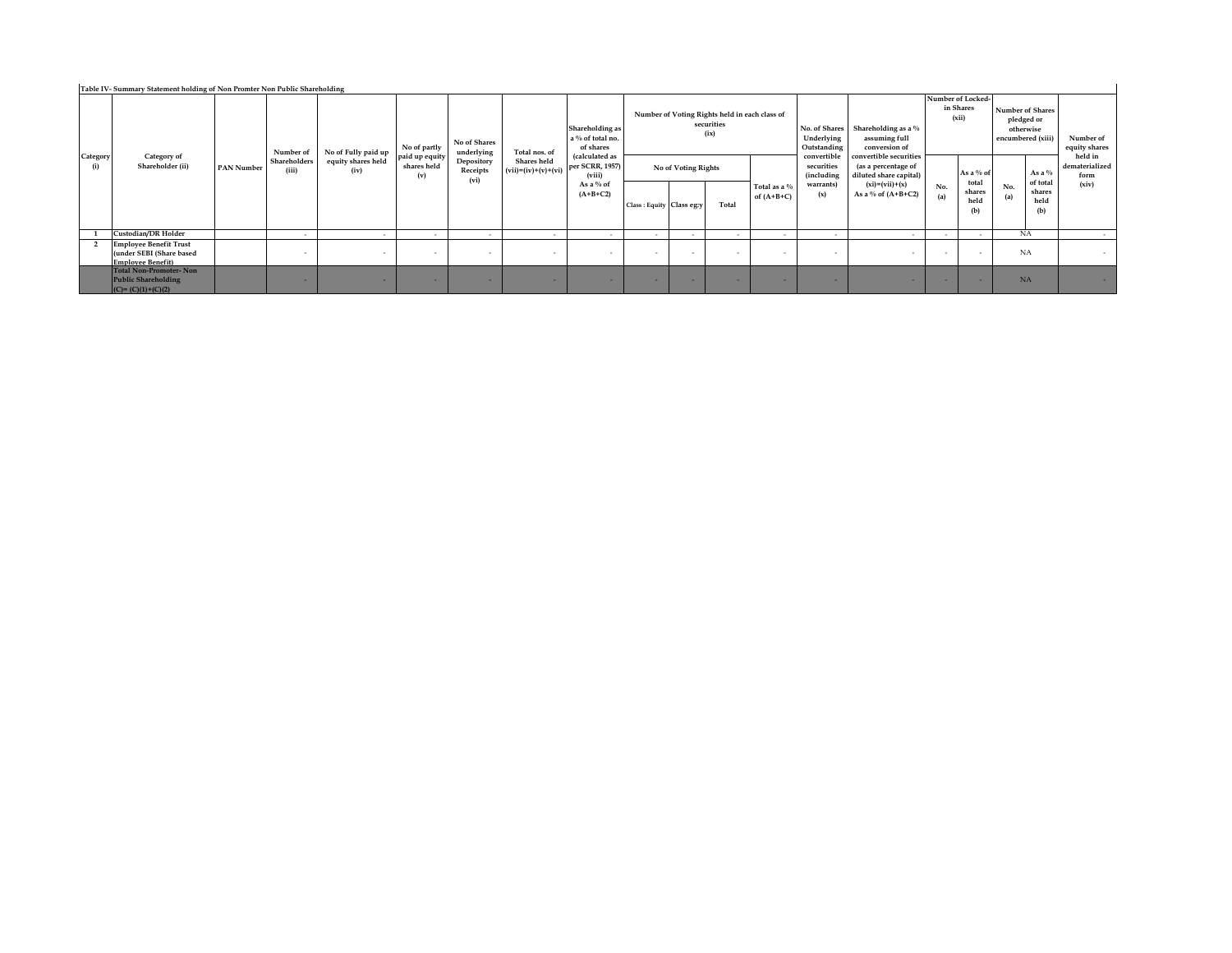|         | Details of the SBO            |            |                                                          |       |                                                                       |            | Details of the registered owner<br>Details of holding/exercise of right of the SBO in the |                                                                |       |                                                                       |                       |                  |                                                                       |  |                                                                   |                                                                       |
|---------|-------------------------------|------------|----------------------------------------------------------|-------|-----------------------------------------------------------------------|------------|-------------------------------------------------------------------------------------------|----------------------------------------------------------------|-------|-----------------------------------------------------------------------|-----------------------|------------------|-----------------------------------------------------------------------|--|-------------------------------------------------------------------|-----------------------------------------------------------------------|
|         |                               |            |                                                          |       |                                                                       |            |                                                                                           |                                                                |       |                                                                       | Whether by virtue of: |                  |                                                                       |  |                                                                   | Date of                                                               |
| Sr. No. | Name                          | PAN        | Passport No. in case of a Nationalit<br>foreign national |       | Nationality<br>(Applicable<br>in case of<br>Any other<br>is selected) | Name       | PAN                                                                                       | Passport<br>No. in case Nationalit<br>of a foreign<br>national |       | Nationality<br>(Applicable<br>in case of<br>Any other<br>is selected) | <b>Shares</b>         | Voting<br>rights | Rights on<br>distributabl Exercise<br>or any<br>other<br>distribution |  | Exercise<br>lof<br>e dividend of control significant<br>influence | creation /<br>acquisition of<br>significant<br>beneficial<br>interest |
|         | significant beneficial owners |            |                                                          |       |                                                                       |            |                                                                                           |                                                                |       |                                                                       |                       |                  |                                                                       |  |                                                                   |                                                                       |
|         | 1 Balkrishan Goenka, PAN      | AEOPG4891D |                                                          | India |                                                                       | Balkrishan | AAATW3935E                                                                                |                                                                | India |                                                                       | 73.35                 | 0.00             | $0.00$ No                                                             |  | <b>No</b>                                                         | 30-03-2019                                                            |
|         | AEOPG4891D, Dipali Goenka,    |            |                                                          |       |                                                                       | Goenka     |                                                                                           |                                                                |       |                                                                       |                       |                  |                                                                       |  |                                                                   |                                                                       |
|         | PAN AEOPG4886L, Rajesh        |            |                                                          |       |                                                                       |            |                                                                                           |                                                                |       |                                                                       |                       |                  |                                                                       |  |                                                                   |                                                                       |
|         | Mandawewala, PAN              |            |                                                          |       |                                                                       |            |                                                                                           |                                                                |       |                                                                       |                       |                  |                                                                       |  |                                                                   |                                                                       |
|         | AACPM2601D                    |            |                                                          |       |                                                                       |            |                                                                                           |                                                                |       |                                                                       |                       |                  |                                                                       |  |                                                                   |                                                                       |
|         |                               |            |                                                          |       |                                                                       |            |                                                                                           |                                                                |       |                                                                       |                       |                  |                                                                       |  |                                                                   |                                                                       |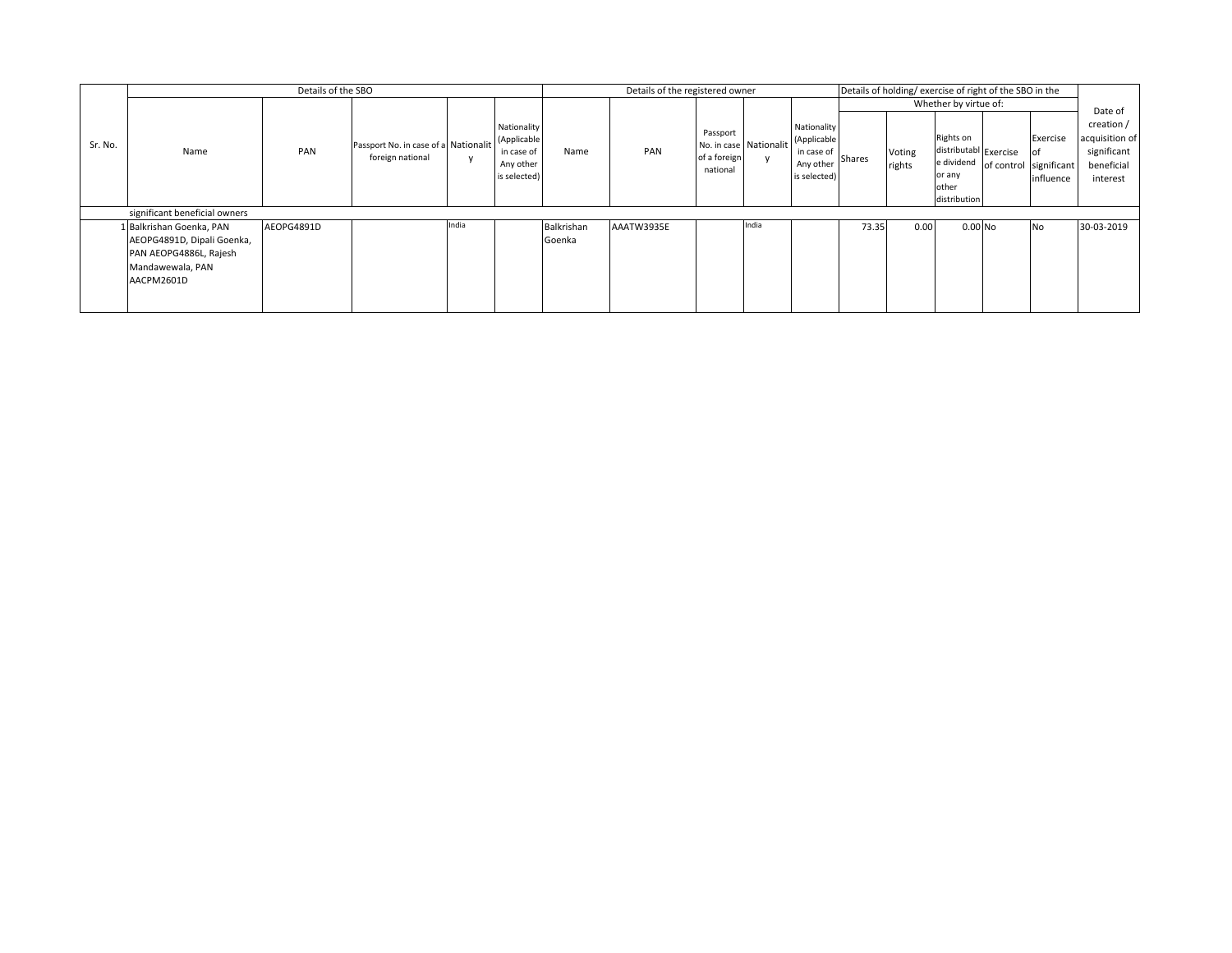|                | List of Promoter and Promoter Group pursuant to Regulation 31(4) of the SEBI (Listing Obligations and Disclosures Requirements) Regulations, |                          |                                                |
|----------------|----------------------------------------------------------------------------------------------------------------------------------------------|--------------------------|------------------------------------------------|
| Sr. No.        | Name                                                                                                                                         | PAN No.                  | <b>Promoter / Promoter Group</b>               |
| $\mathbf{1}$   | Balkrishan Goenka                                                                                                                            | AEOPG4891D               | Promoter                                       |
| 2              | Rajesh Mandawewala                                                                                                                           | AACPM2601D               | Promoter                                       |
| 3              | Dipali Goenka                                                                                                                                | AEOPG4886L               | Promoter                                       |
| 4              | Welspun Group Master Trust                                                                                                                   | AAATW3935E               | Promoter                                       |
| 5              | Radhika Goenka                                                                                                                               | ANEPG0498F               | <b>Promoter Group</b>                          |
| 6              | Vanshika Goenka                                                                                                                              | ARAPG5063F               | <b>Promoter Group</b>                          |
| $\overline{z}$ | Pratima Mandawewala                                                                                                                          | AACPM0053B               | Promoter Group                                 |
| 8              | Ramesh Mandawewala                                                                                                                           | AAAPM8387Q               | <b>Promoter Group</b>                          |
| 9              | Sitadevi Mandawewala                                                                                                                         | AACPM5458J               | <b>Promoter Group</b>                          |
| 10             | Abhishek Mandawewala                                                                                                                         | ALEPM1582E               | <b>Promoter Group</b>                          |
| 11             | Yash Mandawewala                                                                                                                             | BENPM7877P               | Promoter Group                                 |
| 12             | Welspun Corp Limited                                                                                                                         | AAACW0744L               | <b>Promoter Group</b>                          |
| 13             | Welspun Tradings Limited                                                                                                                     | <b>NA</b>                | <b>Promoter Group</b>                          |
| 14             | Welspun Wasco Coatings Private Limited                                                                                                       | AABCW7083P               | <b>Promoter Group</b>                          |
| 15             | Welspun Mauritius Holding Limited                                                                                                            | NA                       | <b>Promoter Group</b>                          |
| 16             | Welspun Pipes Inc                                                                                                                            | <b>NA</b>                | <b>Promoter Group</b>                          |
| 17             | Welspun India Limited                                                                                                                        | AAACW1259N               | <b>Promoter Group</b>                          |
| 18             | Anjar Integrated Textile Park Developers Private Limited                                                                                     | AABCW1163G               | <b>Promoter Group</b>                          |
| 19             | Welspun Anjar SEZ Limited                                                                                                                    | AAACW6496R               | <b>Promoter Group</b>                          |
| 20             | Welspun Global Brands Limited                                                                                                                | AAACW5582G               | <b>Promoter Group</b>                          |
| 21             | Welspun Zucchi Textiles Limited                                                                                                              | AAACW2067L               | <b>Promoter Group</b>                          |
| 22             | Welspun Captive Power Generation Limited                                                                                                     | AAACW9592Q               | <b>Promoter Group</b>                          |
| 23             | Koolkanya Private Limited                                                                                                                    | AAHCK1115G               | <b>Promoter Group</b>                          |
| 24             | Welspun Flooring Limited                                                                                                                     | AABCW7925Q               | <b>Promoter Group</b>                          |
| 25             | Besa Developers and Infrastructure Private Limited                                                                                           | AADCB3579K               | <b>Promoter Group</b>                          |
| 26             | Welspun Advanced Materials (India) Limited                                                                                                   | AACCW5563F               | Promoter Group                                 |
| 27             | Welspun Innovative Products Limited (Previously known as Welspun                                                                             | AACCW2663A               | <b>Promoter Group</b>                          |
|                | <b>Advanced Materials Limited)</b>                                                                                                           |                          |                                                |
| 28             | Welspun Nexgen Inc. USA                                                                                                                      | NA                       | <b>Promoter Group</b>                          |
| 29             | Welspun USA Inc.                                                                                                                             | <b>NA</b>                | <b>Promoter Group</b>                          |
| 30             | Pure Sense Organics Myanmar Limited                                                                                                          | <b>NA</b>                | <b>Promoter Group</b>                          |
| 31             | Welspun Natural Resources Private Limited                                                                                                    | AACW6646F                | Promoter Group                                 |
| 32             | MSK Projects (Himmatnagar Bypass) Private Limited                                                                                            | AAECM3909R               | <b>Promoter Group</b>                          |
| 33             | MSK Projects (Kim Mandvi Corridor) Private Limited                                                                                           | AACEM8170G               | <b>Promoter Group</b>                          |
| 34             | ARSS Bus Terminal Private Limited                                                                                                            | AABCM4107M               | <b>Promoter Group</b>                          |
| 35             | Dewas Waterprojects Works Private Limited                                                                                                    | AABCW0186D               | <b>Promoter Group</b>                          |
| 36             | Welspun Build-Tech Private Limited                                                                                                           | AAACW7607A               | <b>Promoter Group</b>                          |
| 37             | Welspun Delhi Meerut Expressway Private Limited                                                                                              | AABCW7974R               | <b>Promoter Group</b>                          |
| 38             | MBL (CGRG) Road Limited                                                                                                                      | AAKCM3302Q               | <b>Promoter Group</b>                          |
| 39<br>40       | MBL (GSY) Road Limited<br>RGY Roads Private Limited                                                                                          | AAKCM3301P               | <b>Promoter Group</b>                          |
| 41             | Corbello Trading Private Limited                                                                                                             | AAICR3158H<br>AAHCC1081H | <b>Promoter Group</b><br><b>Promoter Group</b> |
| 42             | Chikhali - Tarsod Highways Private Limited                                                                                                   | AAGCC7473A               | <b>Promoter Group</b>                          |
| 43             | Welsteel Enterprises Private Limited                                                                                                         | AACCW2301B               | <b>Promoter Group</b>                          |
| 44             | DME Infra Private Limited                                                                                                                    | AAGCD7952H               | <b>Promoter Group</b>                          |
| 45             | Grenoble Infrastructure Private Limited                                                                                                      | AAHCG3972D               | <b>Promoter Group</b>                          |
| 46             | Welspun Sattanathapuram Nagapattinam Road Private Limited                                                                                    | AACCW2736J               | <b>Promoter Group</b>                          |
| 47             | Welspun Road Infra Private Limited                                                                                                           | AACCW2775K               | <b>Promoter Group</b>                          |
| 48             | Welspun Amravati Highways Private Limited                                                                                                    | AACCW3266B               | <b>Promoter Group</b>                          |
| 49             | Welspun Aunta- Simaria Project Private Limited                                                                                               | AACCW0907B               | <b>Promoter Group</b>                          |
| 50             | Welspun Infrafacility Private Limited                                                                                                        | AACCW5042M               | <b>Promoter Group</b>                          |
| 51             | MGN Agro Properties Private Limited                                                                                                          | AACCM3422H               | <b>Promoter Group</b>                          |
| 52             | Welspun Realty Private Limited                                                                                                               | AAACW6988L               | <b>Promoter Group</b>                          |
| 53             | Dahej Infrastructure Private Limited                                                                                                         | AACCD3143N               | <b>Promoter Group</b>                          |
| 54             | Veremente Enterprise Private Limited                                                                                                         | AABCW3240N               | <b>Promoter Group</b>                          |
| 55             | Welspun Investments and Commercials Limited                                                                                                  | AAACW8345B               | <b>Promoter Group</b>                          |
| 56             | GRG Smart Vehicles Pvt Ltd                                                                                                                   | AAHCG1880G               | Promoter Group                                 |
| 57             | Rank Marketing LLP                                                                                                                           | AATFR8605B               | <b>Promoter Group</b>                          |
| 58             | Rajlok Diagnostic Systems Private Limited                                                                                                    | AABCR7296M               | Promoter Group                                 |
| 59             | <b>DBG Estates Private Limited</b>                                                                                                           | AAECR2142K               | Promoter Group                                 |
| 60             | Sequence Apartments Private Limited                                                                                                          | AAACS1805J               | <b>Promoter Group</b>                          |
| 61             | Friends Connections Private Limited                                                                                                          | AAACF0199A               | <b>Promoter Group</b>                          |
| 62             | Diameter Trading Private Limited                                                                                                             | AAGCD1004L               | <b>Promoter Group</b>                          |
| 63             | WELSPUN REAL ESTATE AND INFRA DEVELOPERS PRIVATE LIMITED                                                                                     | AACCW1587B               | <b>Promoter Group</b>                          |
|                | (Formerly Welspun Finholdco Private Limited)                                                                                                 |                          |                                                |
| 64             | Astronomical Logistics Private Limited                                                                                                       | AARCA2966P               | <b>Promoter Group</b>                          |
|                |                                                                                                                                              |                          |                                                |